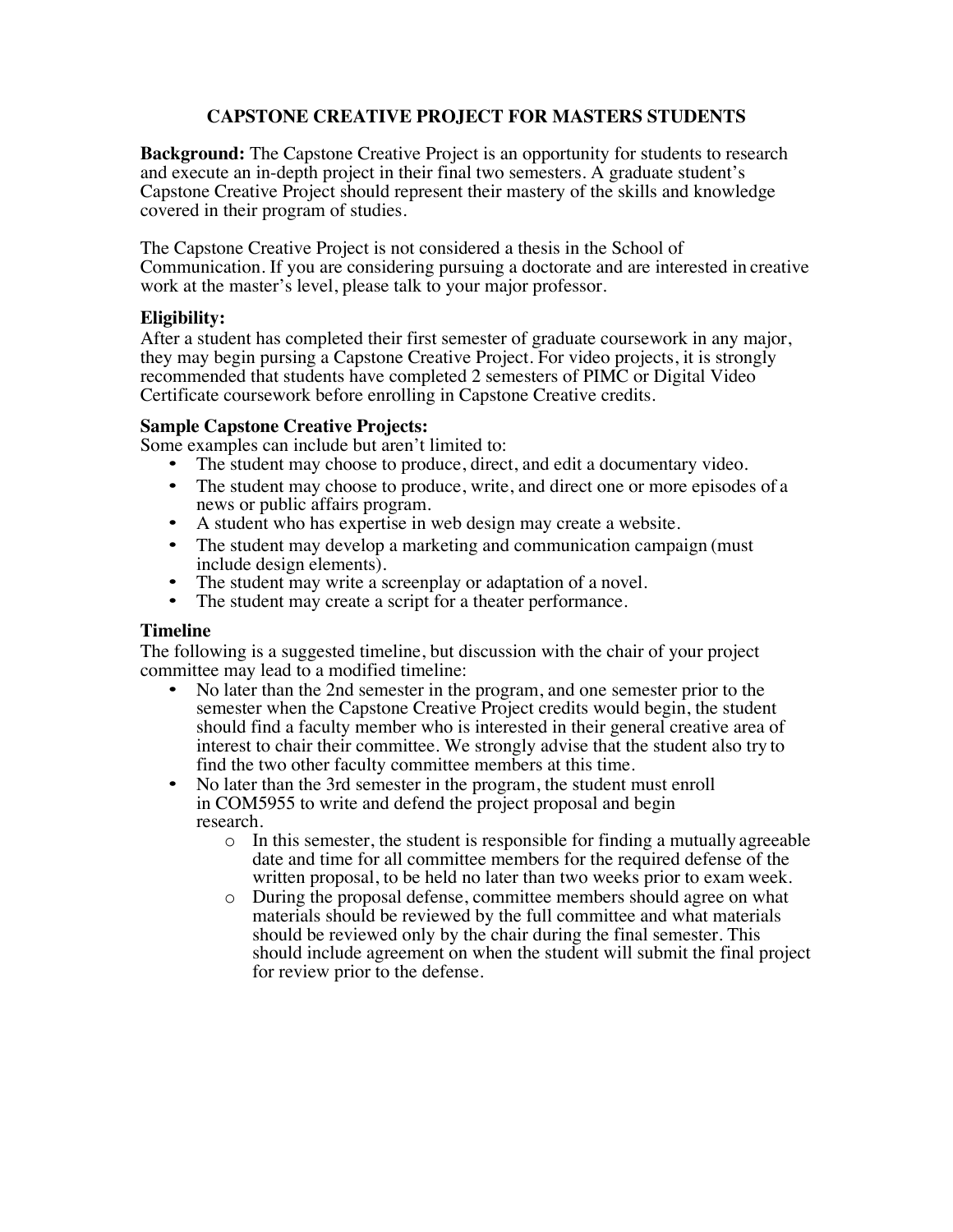- No later than the 4th semester in the program, the student must enroll in COM5955 to work on, complete, and defend the Capstone Creative Project.
	- o In this final semester, the student is responsible for finding a mutually agreeable date and time for all committee members for the required oral defense of the project, two weeks prior to exam week.
	- o When the project is successfully defended, the chair must submit the graduate exam clearance form, signed by all committee members.

**Selecting a Capstone Creative Project committee:** All students completing a master's Capstone Creative Project must have a minimum of three committee members. At least two must be from the School of Communication. According to University policy, all three members of a student's committee must have Graduate Faculty Status. A list of all departmental faculty members with this distinction is available from the departmental office; outside faculty member's status can be checked by looking at the "University Faculty, Professional and Administrative Personnel" in FSU's *General Bulletin*.

- *Committee chair/major professor:* Next to the student, the project committee chair (or major professor) is arguably the most important individual in the process. The committee chair is the individual who will work closest with the student during the process. Because of this, the student should keep in mind three key questions when approaching a professor about serving as her/his/their chair: (1) Is this professor the one individual on faculty who is most knowledgeable about the creative medium that I want to use? (2) Does this professor find my topic engaging?; and (3) Can I work together with the professor to achieve my goals? Because the capstone creative project is a multi-semester investment, the answer to each of these questions is ideally a resounding "yes." When approaching a faculty member to request that they serve as committee chair, the student is strongly encouraged to provide a one-page brief description of the proposed project. Also, because of the time commitment, the student should allow the professor a few days to consider the request before answering.
- *Committee members:* In addition to the committee chair, a minimum of two faculty members must serve on the committee. One can be from outside of Communication. It is not uncommon (though not required) for the student to request suggestions from the committee chair about the two additional committee members. In general, the two additional members should also serve as specialists in the chosen medium and/or topic. Additional members (above the three required) from inside or outside the School are optional but should only be added with a strong rationale and upon the approval of the committee chair.

**Registering for Project Credits:** As a reminder, all students pursuing the Capstone Creative Project option must complete 27 hours (24 of which must be letter-graded) of coursework in the program in addition to Capstone Creative Project credit. Although it is not required that the coursework be completed prior to registering for Capstone Creative Project credit, it is customary that students will complete the project as the final element of their program. Students can enroll in COM5955 two semesters: the semester in which they will defend their written proposal and the semester in which they will complete and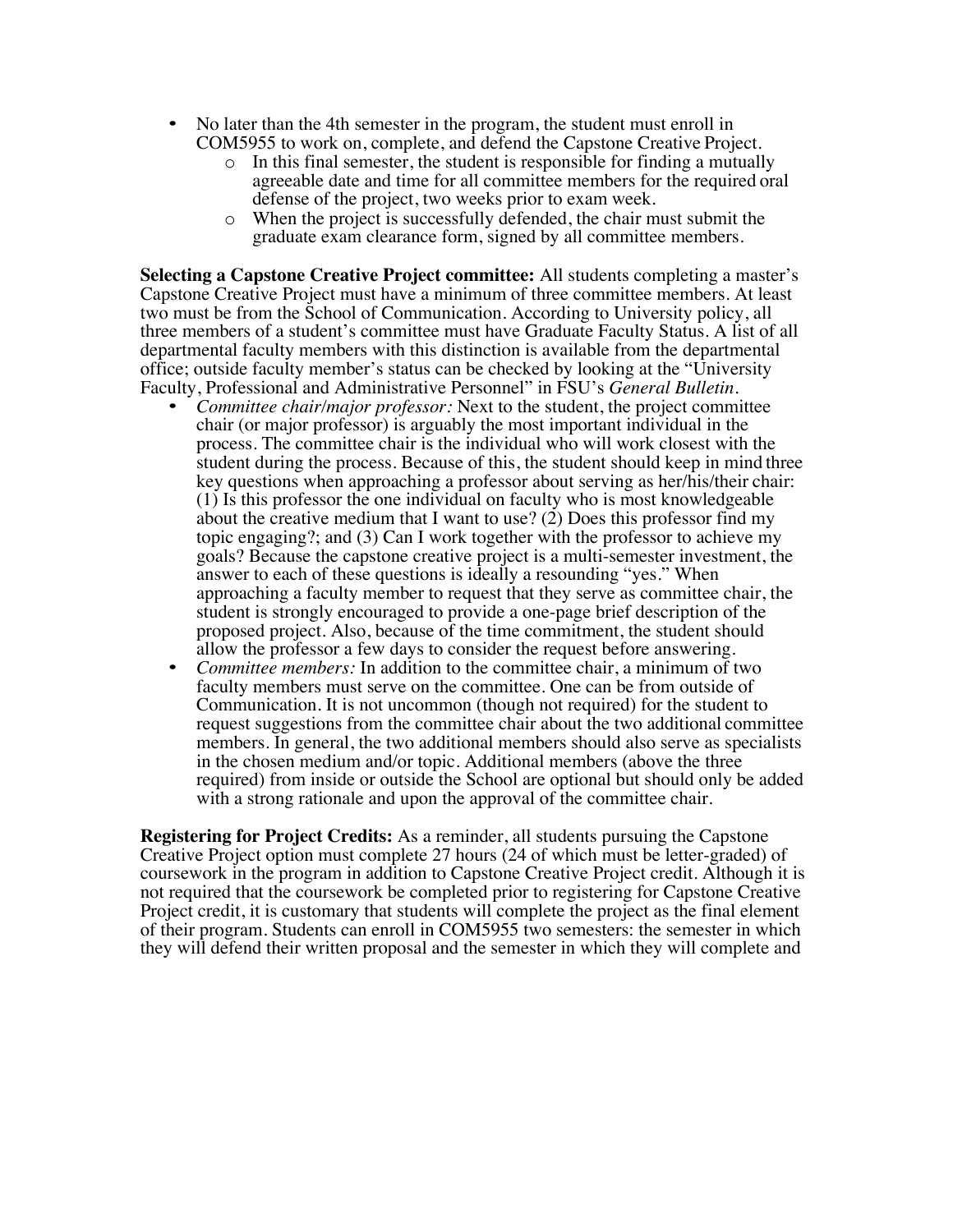defend the Capstone Creative Project. Registration for the hours can be accomplished by having your committee chair complete a Reference Number Request Form (available from the departmental office) during your registration window. Students may enroll in COM5955 from 1-3 credit hours per semester, for a maximum of 6 credit hours total.

**Writing the Capstone Creative Project Proposal:** The purpose of a written proposal is to provide the committee members with a concise description of the proposed project, so they can determine the soundness of preparation and conceptualization of the project. In essence, the proposal represents a type of *contract* with the committee regarding the nature and scope of the project, and once the committee has approved it, the student is responsible for fulfilling that agreement. Accordingly, the proposal is a suggested plan for the project, which directly solicits the advice, evaluation, and approval of the committee members. Obviously, the more developed the proposal, the more enlightened the committee members will be about the potential of the planned Capstone Creative Project and the more helpful in advising the student. The expected length of the proposal should be discussed early on with the committee chair, with the negotiated result being shared with the other committee members.

### **Guidelines for the Written Proposal:**

Though the nature of each proposal will dictate certain specifics, a good proposal will include: (1) student's educational and artistic background (2) project information and (3) significance/impact statement:

### *Educational and/or Artistic Background*

- List and describe relevant completed courses.
- Summarize and cite the communication theory and other theory that is relevant to the project.
- Describe your experience working within your artistic medium.

#### *Project Information*

- Describe the project, including specific information about the objective and activities to be included, as well as your creative approach.
- Submit a project timeline.

#### *Significance/Impact*

Explain the public, artistic, social and/or theoretical significance or impact of your project.

**Submitting the Written Proposal:** Once completed, the written proposal should be submitted to the student's committee chair for review. Only after she/he/they approves the proposal should the student submit it to the other committee members. Also, it is expected that students will provide committee members at least two weeks to review the proposal prior to the defense.

**Defending the Written Proposal:** The student should work with his/her/their committee chair to determine how the proposal defense meeting should be scheduled, but the student